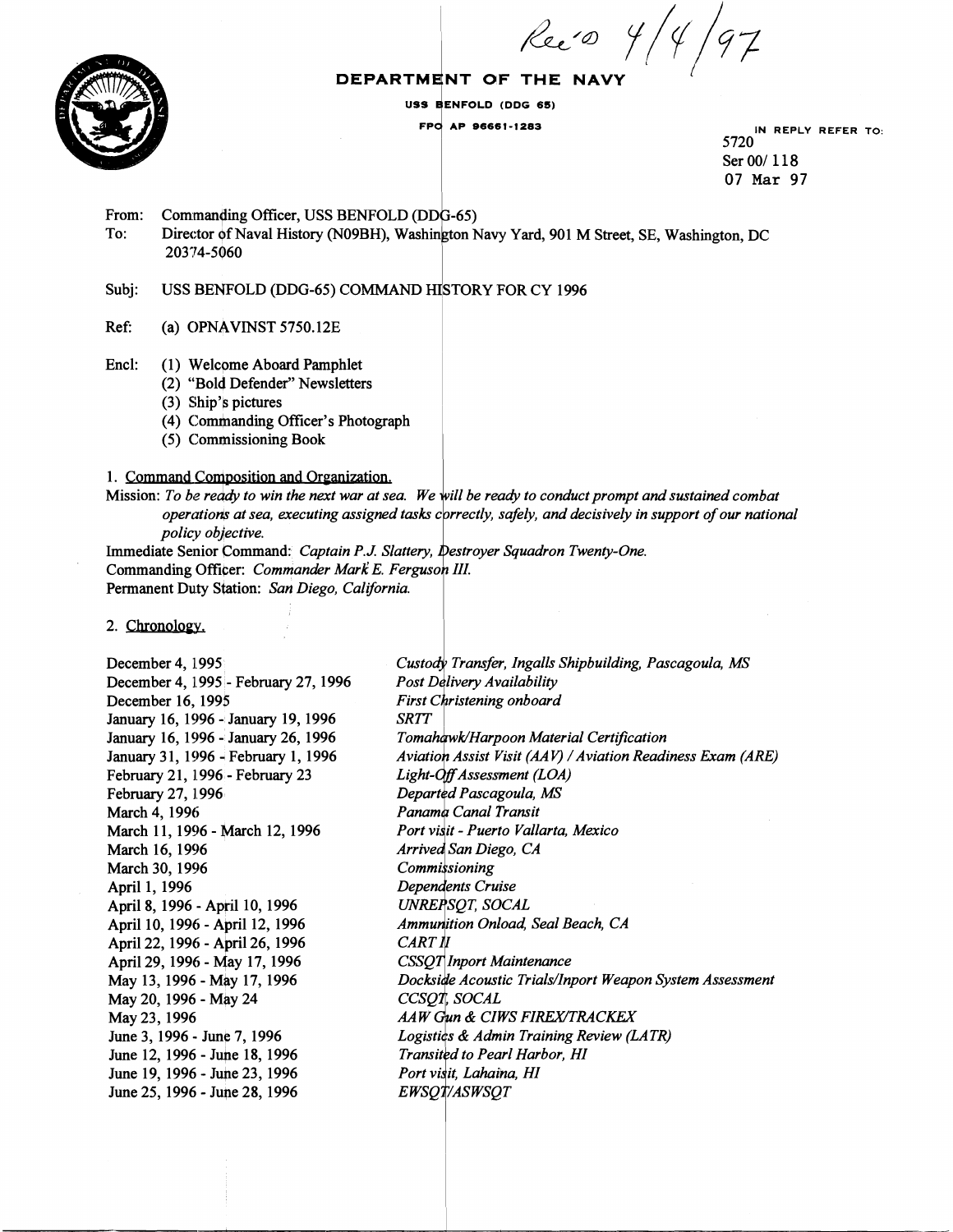**July 3, 1996**  Arrived Pearl Harbor, HI **July 6, 1996** - **July 9, 1996 MISSILEX July 10, 1996** - **July 15, 1996 Transited to San Diego July 22, 1996** - **August 2, 1996 Industrial Hygiene Survey July 29, 1996** - **August 16,1996**  TSTA II **August 19,1996** - **August 21,1996 Final Contract Trial (FCT) August 26,1996** - **August 27,1996 ATG/PEB Certification September 19., 1996 Engineering Certification September 20., 1996** - **September 29, 1996**  Offload **September 30., 1996** - **January 10, 1997 Post Shakedown Availability (PSA) September 30., 1996** - **October 24, 1996**  Drydock **November 4, 1996** - **November 8, 1996**  Combat Systems Light-Off **December 2,1996** - **December 6,1996**  Crew move aboard **December 2, I 996** - **December 6, 1996 ASIR December 12, 1996** - **December 13, 1996**  Sea Trials

#### **3. Narrative.**

Custody Transfer. "It is with great honor and great pride that I accept BENFOLD for the United States Navy and Custody Transter. "It is with great honor and great pride that I accept BENFOLD for the United States N<br>the United States of America..." With these words, Commander Mark E. Ferguson III accepted custody of<br>BENFOLD from Ing

First Christening onboard BENFOLD. Saturday, December 16, 1995 was a special day for Lieutenant *and . neir daughter, of USS INCHON. According to Navy tradition, her name was engraved inside the ship's bell following the ceremony. The* last child to be christened onboard will be presented with the ship's bell once BENFOLD is stricken from the Naval *Register. Following the ceremony, a small reception was attended by members of the family and the Wardroom.* 

Search and Rescue Team Training (SRTT). *SRTT was an evaluation of BENFOLD's readiness for Search and Rescue (SAR) operations. The capabilities of the SAR gear, ship's rescue swimmers, and deck division personnel were evaluated. BENFOLD received a SAR ready status in preparation for her maiden voyage to San Diego, CA.* 

**Tomahawk/H;qoon Material Certification.** *TomahawWHarpoon Material Certification was the US Navy*  acceptance of the cruise missile systems onboard BENFOLD. Built with cooperation between MacDonnell Douglass, Lockeed Martin and Ingalls, the light-off and testing of this equipment and its associated launching and C2 systems by NSWC Port Hueneme Division was a great milestone in the life of this warship.

Aviation Assist Visit (AAV) / Aviation Readiness Exam (ARE). AAV was the first look at the readiness of the ship's aviation facilities. All flight deck gear, publications, and personnel qualifications along with "crash and salvage" drills were reviewed. The AAV was upgraded into an ARE and BENFOLD's flight deck facilities were *evaluated to ''Air Capable Ready.* '"

Light-Off Assessment (LOA). *Light-Off Assessment was the first hurdle for the ship and especially the Engineering Department. The Engineering Department spent over a year in preparation for this Propulsion Examining Board (PEB) inspection. BENFOLD was one of the first Pacific Fleet ships to conduct this new engineering certification* process, which starts with LOA. BENFOLD passed the inspection of inport fire drills, equipment cold checks, and <sup>-</sup> engineering program review. PEB gave its approval for BENFOLD to "light off" and conduct underway *operations.*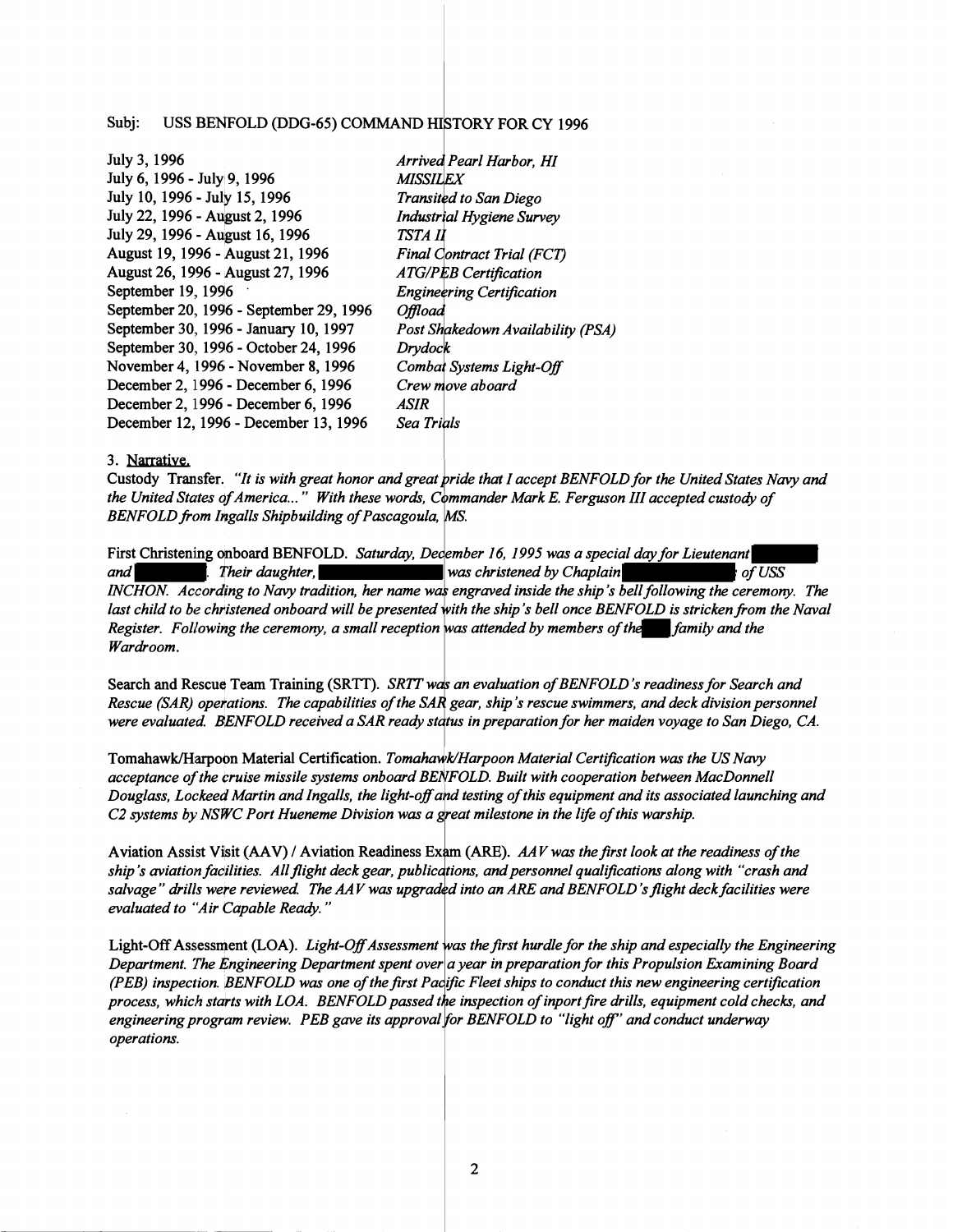Panama Canal Transit. The transit through the Panama Canal was the biggest navigational challenge BENFOLD *had to date. The Canal Zone is like a funnel, impressing fifty or more large ships at a time into an area only several* square miles in circumference, all waiting to enter the canal. The background lights of Cristobal make navigation using lighted navigational aids impossible. Once past the narrow breakwater, BENFOLD had to anchor, waiting for higher priority shipping to pass. The ship drifted in confined waters for several hours, while traffic ahead passed through the locks. After the transit through the first set of locks, the remainder of the trip passed *unevenfilly. BENFOLD arrived safely at Naval Stat on* I *Panama afer a safe but arduous eleven hour transit.* 

Commissioning. *In the presence of over 5,000 family members, friends, comrades and other patriotic Americans,* BENFOLD was commissioned into service of her country on Saturday morning at 1000 the 30th of March 1996 *under pleasant weather conditions. Vice Admiral Phil Quast was the Keynote Speaker. Commander Mark E. Ferguson III read his orders and accepted command f BENFOLD at approximately 1030 and reported to Captain Carl L. Lundquist, Commander Destroyer Squadron Twenty-One, for duty. Other platform guests included VADM* Robinson, RADM Quast, Dorothy Waida, Edward C. Benfold Jr., Michael Crnkovich, and ENCM Scheeler. *The master of ceremonies was Lieutenant Commander Sinclair M. Harris, the Executive Officer. The ceremony was conducted in one hour and was flawless.* 

Dependents Cruise. On 1 April, BENFOLD hosted over 300 people, family and friends of USS BENFOLD on a day excursion out of San Diego. During the transit in San Diego Harbor, a guide from Hornblower Cruises provided guests with an interesting tour and description of the ship's new home port. After a high speed run to the shooting range and a gunshoot with the 5"-54 gun mount and Close-In Weapon System (CIWS), guests enjoyed a tremendous *cook-out on the fantail on the way home. Crew and guests returned to port happy after a great day to meet new friends.* 

Underway Replenishment Ships Qualification Test (UNREPSQT). UNREPSQT was a training and evaluation (UNREPSQT). *UNREPSQT was a training and evaluation*<br>ishment at sea. Under the guidance of the First Lieutenant,<br>itive, Mr. Ike Eisenhardt, the ship performed several along-s<br>transfer exercises efficiently and without any *period of BEAFO4D's capability to perform replenis ment at sea. Under the guidance ofthe First Lieutenant, Ensign Marshall, 4nd the Port Hueneme Representat' e, Mr.* **Ike** *Eisenhardt, the ship performed several along-side refuelings, personal high-line transfer, and missile transfer exercises efficiently and without any mishaps.* 

Ammunition Onload. *On 11-12 April 1996, USS BENFOLD (DDG 65) onloaded weapons at Naval Weapons* Station, Seal Beach, CA. This intense, two-day evolution was BENFOLD's first major training ammunition onload. *Over 50,000 roun& of ammunition, were loaded in support of Post Delivery Testing and Trials. The onload was completed in a safe and expeditious manner.* 

Command Assessment of Readiness for Training - Phase II (CART II). Conducted from 22 to 26 April 1996, CART Command Assessment of Readmess for Training - Thise II (CART II). Conducted from 22 to 20 April 1990, CA<br>II by the Afloat Training Group (ATG) marked BENFOLD's entrance into the Tactical Training Strategy (TTS)<br>cycle's Bas *Seamanship and Damage Control excelled. equipment for routine and emergency evolutions. All areas, less engineering training, were found satisfactory.* 

CSSOT Inport Maintenance. *CSSOT IM was a total combat system groom of all weapons, sensor and support* systems. This was the first such inspection and maintenance since acceptance trials, and marked the joining of the *NSWC and BENFOLD maintenance teams with the common goal of ordnance on target during weapons firings.* Led by Jamal Rashounny from Port Hueneme, the civilian representatives established themselves as great supporters of BENFOLD's combat readiness. The teams completed their exhaustive total grooms of BENFOLD *prior to getting underway for firing events.* 

**Dockside Acaastia TrialsAnport Weapon System** *Aspart of the groom, the ships noise signature and*  set baselines were tested further at the underwater range on San Clemente Island. The WSA was a review of *hardware, software and repair parts requirements to go to sea and conduct missile firings later in the month.*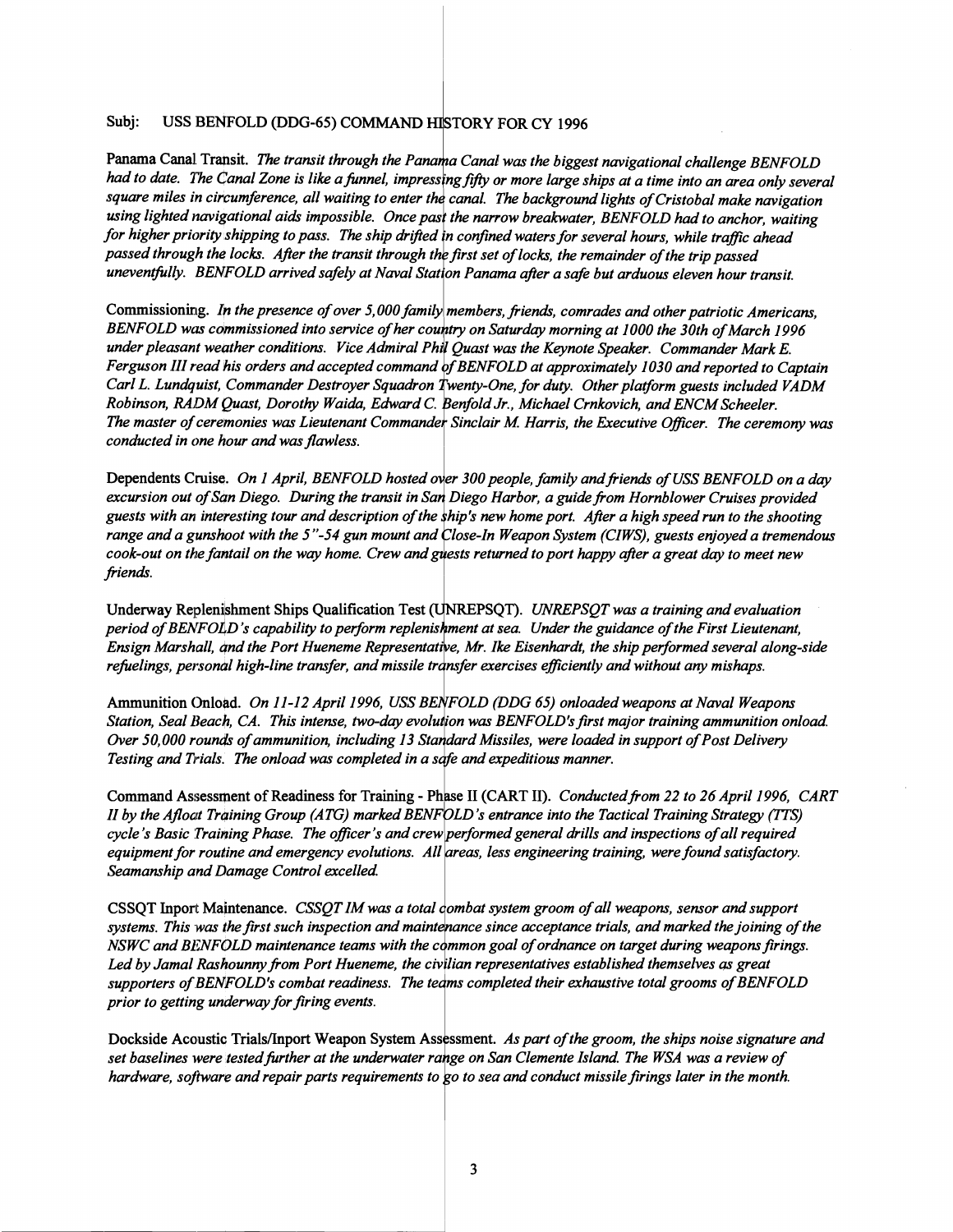Combat Systems Ships Qualification Test (CSSQT). Performed in the Southern California Operations Area, CSSQT was part of crew work-ups toward missile firing exercises. Firing gun systems (5 inch and CIWS) was *important in testing ship's doctrine and personnel qualifications. Both the Close-In Weapon System (CIWS) and 5* inch scored direct hits on the drone, sending the tow plane back to California with nothing but an empty tow wire.

 $\mathbf{I}$ 

Close-In Weapon System (CIWS) Tracking and Firing Exercise (TRACKEX/FIREX). On 20 May 1996, BENFOLD *completed AAW-21-SF Phalanx Firing Exercise. This evolution was conducted as part of Post Delivery Testing and Trials. These trials are designed to test each weapons system to its fullest capabilities. The purpose of the Phalanx Firing Exercise was to exercise CIWS against a low-dititude high-speed incoming target. BENFOLD was one of the* first DDG's to successfully complete this exercise utilizing Auto Designation Enable capabilities. Utilizing 16,000 rounds, MT 21 Forward and MT 22 Aft had direct kills on each of their incoming targets, resulting in satisfactory *completion of the exercise. This test also confirmed the effectiveness of the use of Auto Designate Enable on low, high-speed targets,* 

Logistics Management Assessment (LMA) / Logistics Assessment of Training Readiness (LATR). *Conducted from* 23 to 27 September 1996 (LMA), and from 3 to 7 June 1997 (LATR), these inspections by the Afloat Training Group *(ATG) concentrated on the logistical and administrative support of BENFOLD. Ship's Services, Food Service,* Disbursing and Administrative Offices, and Storeroom Operations were evaluated in exacting detail. The Supply *Department receivied the highest overall score of any hip in the Pacific Fleet that had been inspected in the last three years. All areas were graded as excellent with numeric grades above 97 percent. The Supply Officer, Lieutenant Commander* **and his assistant, Lieutenant Junior Grade** *were able were able to 27 September 1996 (LMA), and from 3 to 7 June 1997 (LATR), these inspections by the Afloat Training (ATG) concentrated on the logistical and administrative support of BENFOLD. Ship's Services, Food Service (ATG) concen* 

**Electronic Warfare** I *BENFOLD successfilly tested her electronic and*  Electronic Warfare Technicians were monitored for signal evaluation using the SLQ-32 Electronic Warfare Set and Anti-Ship Missile Defense System. The ASW SQT consisted of system alignments, calibrations, and weapons systems checkouts which were verified by successfuly firing 18 of 18 torpedoes, all kills, two of which were MK50's against a LA Class SSN. Both the EWs and STGs received outstanding grades and reviews from AEGIS Training **Support Group (ATSG), San Diego, and TRACOR representatives.** 

Missile Execise (MISSILEX). *MISSILEX was the culmination of over 100 hours of test rehearsals, beginning over a year earlier. The five scenarios were designed to test the limits and capablities of the weapon systems, assuming perfect operator action. All those hours of practice paid off in flawless performance by ship's force in the firing of* ten SM-2 missiles. During each event, the two watch *teams performed admirably, overcoming both imposed and* unforeseen casualties to score kills in each scenario. Additionally, BENFOLD set a record for the highest intercept ever and was the first AEGIS ship to fire in the "Shoot-Shoot-Look-Shoot-Shoot" missile firing doctrine.

Industrial Hygiene Survey. The command's first Industrial Hygiene Survey was conducted inport 22 July to 2 *August 1996 with dhe underway portion conducted 28 to 30 Jahuary 1997. With no major discrepancies discovered, no administrative problems noted and only a few minor discrepancies that were submitted for the Post Shakedown* Availability (PSA), the senior inspector, Lieutenant Commander Vellamora, recommended that BENFOLD be *nominated for the TYCOMM safety award.* 

**Tailored Shipboard Training Availability** - **Phase I1** ( **STA 11).** *Conductedfiom 29 July to 16 August 1996. TSTA II* was the second event in BENFOLD's Basic Training Phase. This inspection by the Afloat Training Group (ATG) concentrated on parallel training by the command's training teams. The command's training teams are the *Integrated Training Team (ITT) and the Damage Control Training Team (DCTT) led by the Executive Officer,* Tailored Shipboard Training Availability - Phase II (TSTA II). Conducted from 29 July to 16 August 1996.<br>*Combat Rystems Payson are in BENFOLD's Basic Training Phase.* This inspection by the Afloat Training Group<br>concentra *(ETT/ECCTT)* led by the Engineer Officer, and the Seamanship Training Team (STT) led by the Operations Officer. *All areas were! evaluated as satisfactoiy or better. Se manship, both watchstanders and training team led by Lieutenant was evaluated as superior and graded as being at the Final Examination Problem (FEP) level. k*